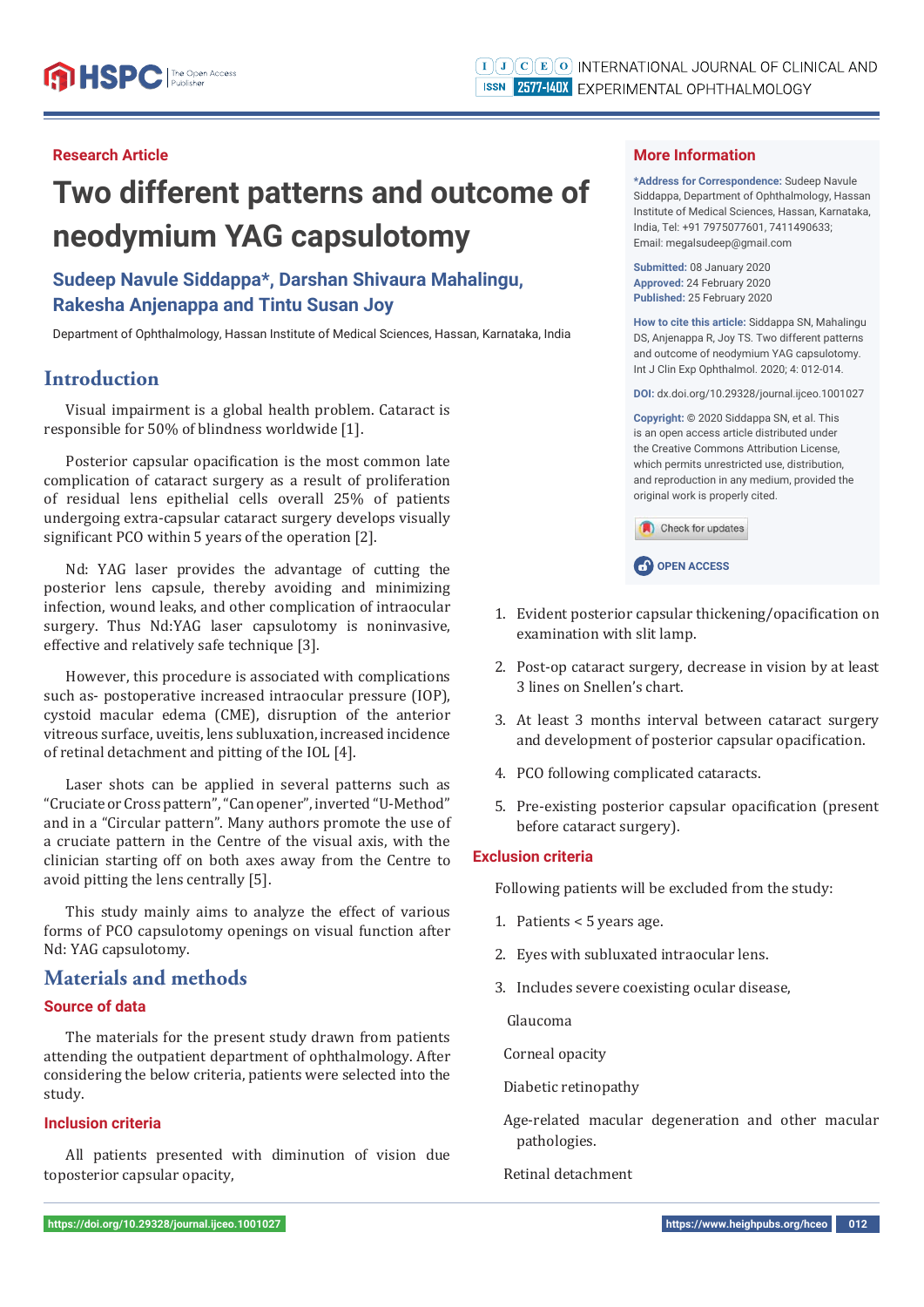- 4. Un-co-operative subjects. Eg: patients with mental retardation, neurological problems.
- 5. Aphakic eyes.

#### **Methodology**

Study was initiated after obtaining approval from the Institutional Ethics Committee,Study conducted in about 100 PCO patients fulfilling the inclusion criteria after obtaining the informed consent from the participants are subjected to-

- A detailed clinical history includes date of cataract surgery, interval between cataract surgery and onset of defective vision, history of glaucoma, history of any systemic illnesses or surgery, history of any other ocular conditions.
- Detailed examination of both eyes along with general physical examination.
- Visual acuity testing with Snellen's chart.
- Examination of anterior segment of eye by slit lamp biomicroscopy.
- Measurement of intraocular pressure using applanation tonometer (Perkins).

Examination of posterior segment of eye by ophthalmoscopy (direct and indirect) and +90 D biomicroscopy.

A Q-switched Nd: YAG laser system (YAG IIplus, Appa swamy, India), with wavelength of 1064 nm and pulse length of < 4 ns (2-3 ns) was employed for this study. Before starting the procedure, one drop of 4% xylocaine was instilled into the conjunctival cul-de sac.

The pupils were fully dilated and the aim was to create a capsulotomy of about 4 mm in size.

In cruciate pattern posterior capsulotomy laser shot is first aimed superiorly at near 12 Clock in the location of fine tension lines and progressing downwards towards the 6 o' clock position, shots are then placed at the edge of the capsule opening, progressing laterally towards the 3 and 9 o' clock positions. In circular pattern a circle of laser shots put starting from 6 o' clock position with a diameter of 4-5 mm.

The aiming beamwas focused slightly posterior to the posterior capsule. Theoptical center of the IOL was matched with the centerof the opening. Initial setting of 1mJ and subsequent increase of 0.5 mJ as necessary used to make an opening in the posterior capsule.



Post procedure Tab Acetazolamide 250mg BD, Moxifloxacin with Dexamethasone eye drops QID, Nepafenac eye drops BD depending on the inflammatory response and raised IOP. Antiglaucoma medications were not given prior to capsulotomy to any patient.

#### **Follow up**

Patients were visited on first, third and seventh postoperative days, then weekly for two weeks, monthly for two months and on third month. Each visit patients visual acuity, refraction, fundoscopy and IOP were examined and analysed. More frequent follow up visits may be considered in patients with complications.

## **Results and observations**

After a study for 18 months Dec 2017- May 2019 the following observations were made, 100 patients were identified having posterior capsular opacity, These patients were divided into group A and group B, group A underwent cruciate and group B underwent circular pattern capsulotomy (Table 1).

Graph 1 showing both circular and cruciate pattern capsulotomy have almost same outcome.

| Table 1: Comparison of different pattern of PCO capsulotomy with post laser vision. |                          |               |              |              |  |  |
|-------------------------------------------------------------------------------------|--------------------------|---------------|--------------|--------------|--|--|
| <b>Pattern of PCO</b>                                                               | <b>Post laser vision</b> |               |              |              |  |  |
|                                                                                     | $2/60 - 6/60$            | $6/36 - 6/18$ | $6/18 - 6/6$ | <b>Total</b> |  |  |
| Circular                                                                            | 6                        | 21            | 23           | 50           |  |  |
|                                                                                     | 12.0%                    | 42.0%         | 46.0%        | 100.0%       |  |  |
| Cruciate                                                                            | 6                        | 22            | 22           | 50           |  |  |
|                                                                                     | 12.0%                    | 44.0%         | 44.0%        | 100.0%       |  |  |
| Total                                                                               | 12                       | 4             | 45           | 100          |  |  |
|                                                                                     | 12%                      | 43%           | 45%          | 100%         |  |  |



**Table 2:** Comparison of different pattern of PCO capsulotomy with complications.

|                          |                 | <b>Pattern of PCO capsulotomy</b> |               |
|--------------------------|-----------------|-----------------------------------|---------------|
| <b>Complications</b>     | <b>Circular</b> | <b>Cruciate</b>                   | <b>Total</b>  |
| Nil                      | 32<br>47.1%     | 36<br>52.9%                       | 68<br>100.0%  |
| IOP spikes               | 9<br>45.0%      | 11<br>55.0%                       | 20<br>100.0%  |
| <b>IOL</b> pitting       | 5<br>83.3%      | 16.7%                             | 6<br>100.0%   |
| <b>Uveitis</b>           | 3<br>75.0%      | 25.0%                             | 4<br>100.0%   |
| Cystoid macular edema    | 100.0%          | $\Omega$<br>.0%                   | 1<br>100.0%   |
| Ant Hyaloid face rupture | $\Omega$<br>.0% | 100.0%                            | 100.0%        |
| Total                    | 50<br>50.0%     | 50<br>50.0%                       | 100<br>100.0% |